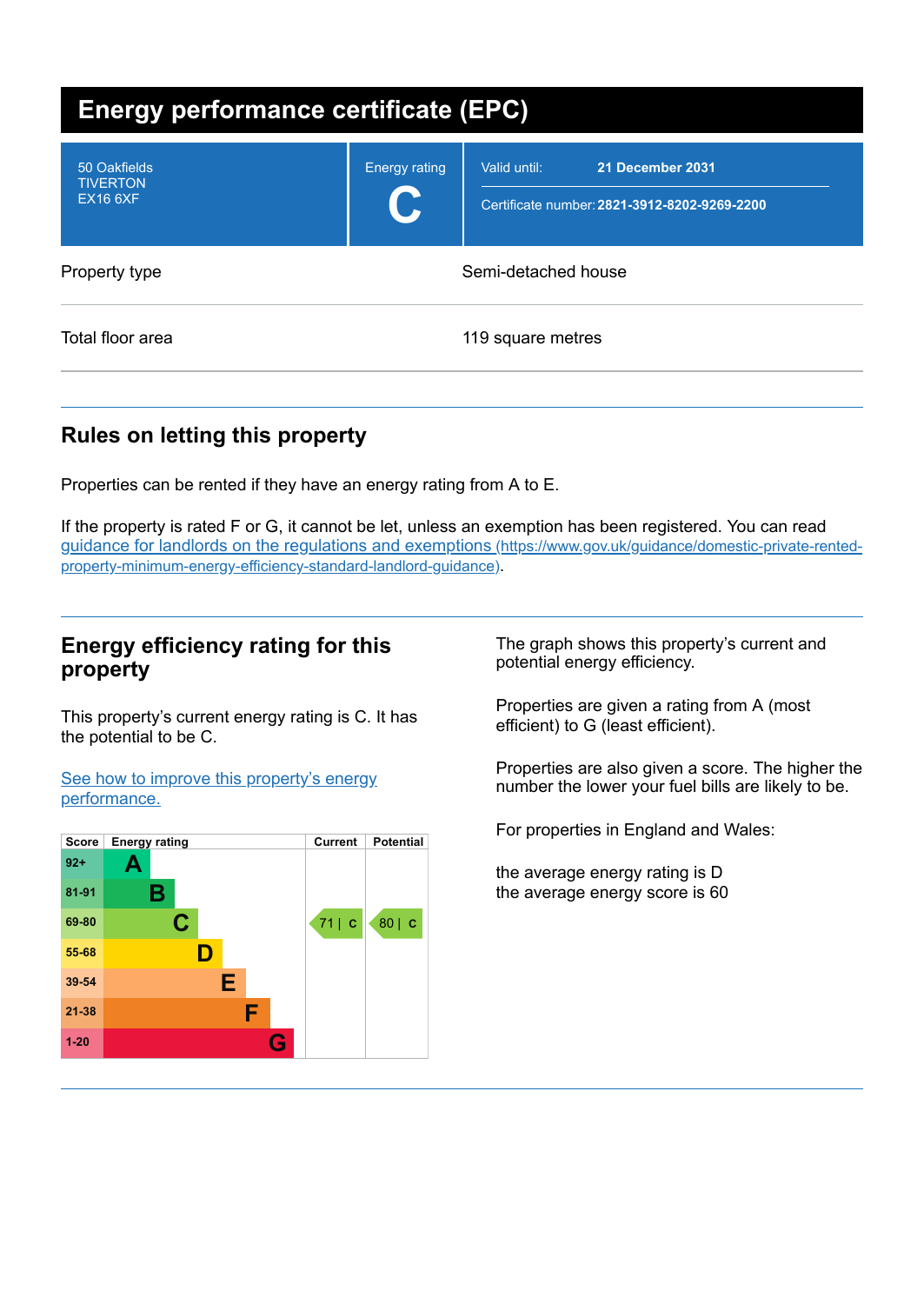## **Breakdown of property's energy performance**

This section shows the energy performance for features of this property. The assessment does not consider the condition of a feature and how well it is working.

Each feature is assessed as one of the following:

- very good (most efficient)
- good
- average
- poor
- very poor (least efficient)

When the description says "assumed", it means that the feature could not be inspected and an assumption has been made based on the property's age and type.

| <b>Feature</b>       | <b>Description</b>                          | Rating    |
|----------------------|---------------------------------------------|-----------|
| Wall                 | Cavity wall, as built, insulated (assumed)  | Good      |
| Roof                 | Pitched, insulated (assumed)                | Good      |
| Window               | Fully double glazed                         | Good      |
| Main heating         | Boiler and radiators, mains gas             | Good      |
| Main heating control | Programmer, room thermostat and TRVs        | Good      |
| Hot water            | From main system                            | Good      |
| Lighting             | Low energy lighting in 88% of fixed outlets | Very good |
| Floor                | Suspended, limited insulation (assumed)     | N/A       |
| Secondary heating    | Room heaters, electric                      | N/A       |

#### **Primary energy use**

The primary energy use for this property per year is 168 kilowatt hours per square metre (kWh/m2).

| <b>Environmental impact of this</b><br>property                                                        |                             | This property produces                                                                                                                                        | 3.5 tonnes of CO2 |
|--------------------------------------------------------------------------------------------------------|-----------------------------|---------------------------------------------------------------------------------------------------------------------------------------------------------------|-------------------|
| This property's current environmental impact<br>rating is C. It has the potential to be C.             |                             | This property's potential<br>production                                                                                                                       | 2.3 tonnes of CO2 |
| Properties are rated in a scale from A to G<br>based on how much carbon dioxide (CO2) they<br>produce. |                             | By making the recommended changes, you<br>could reduce this property's CO2 emissions by<br>1.2 tonnes per year. This will help to protect the<br>environment. |                   |
| Properties with an A rating produce less CO2                                                           |                             |                                                                                                                                                               |                   |
| than G rated properties.<br>An average household                                                       | 6 tonnes of CO <sub>2</sub> | Environmental impact ratings are based on<br>assumptions about average occupancy and<br>energy use. They may not reflect how energy is                        |                   |
| produces                                                                                               |                             | consumed by the people living at the property.                                                                                                                |                   |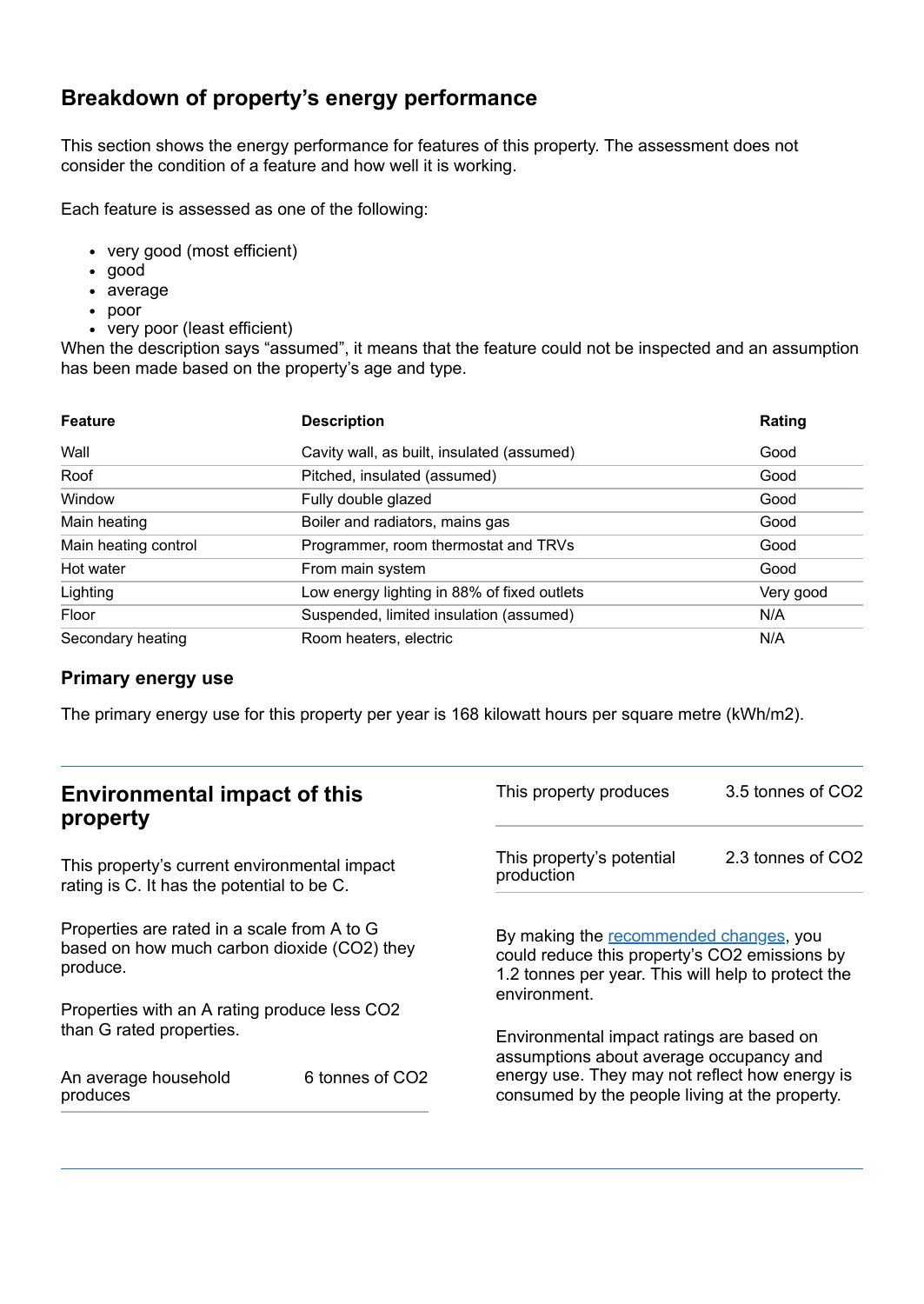## <span id="page-2-0"></span>**How to improve this property's energy performance**

Making any of the recommended changes will improve this property's energy efficiency.

If you make all of the recommended changes, this will improve the property's energy rating and score from C (71) to C (80).

| <b>Recommendation</b>        | <b>Typical installation cost</b> | <b>Typical yearly saving</b> |
|------------------------------|----------------------------------|------------------------------|
| 1. Solar water heating       | £4.000 - £6.000                  | £40                          |
| 2. Solar photovoltaic panels | £3.500 - £5.500                  | £357                         |

#### **Paying for energy improvements**

Find energy grants and ways to save energy in your home. [\(https://www.gov.uk/improve-energy-efficiency\)](https://www.gov.uk/improve-energy-efficiency)

## **Estimated energy use and potential savings**

| Estimated yearly energy<br>cost for this property | £862 |
|---------------------------------------------------|------|
| Potential saving                                  | £41  |

The estimated cost shows how much the average household would spend in this property for heating, lighting and hot water. It is not based on how energy is used by the people living at the property.

The estimated saving is based on making all of the [recommendations](#page-2-0) in how to improve this property's energy performance.

For advice on how to reduce your energy bills visit Simple [Energy](https://www.simpleenergyadvice.org.uk/) Advice

[\(https://www.simpleenergyadvice.org.uk/\)](https://www.simpleenergyadvice.org.uk/).

#### **Heating use in this property**

Heating a property usually makes up the majority of energy costs.

# **Estimated energy used to heat this property**

| Space heating | 8950 kWh per year |
|---------------|-------------------|
| Water heating | 2851 kWh per year |
|               |                   |

#### Potential energy savings by installing insulation

| Type of insulation | Amount of energy saved |
|--------------------|------------------------|
| Loft insulation    | 188 kWh per year       |